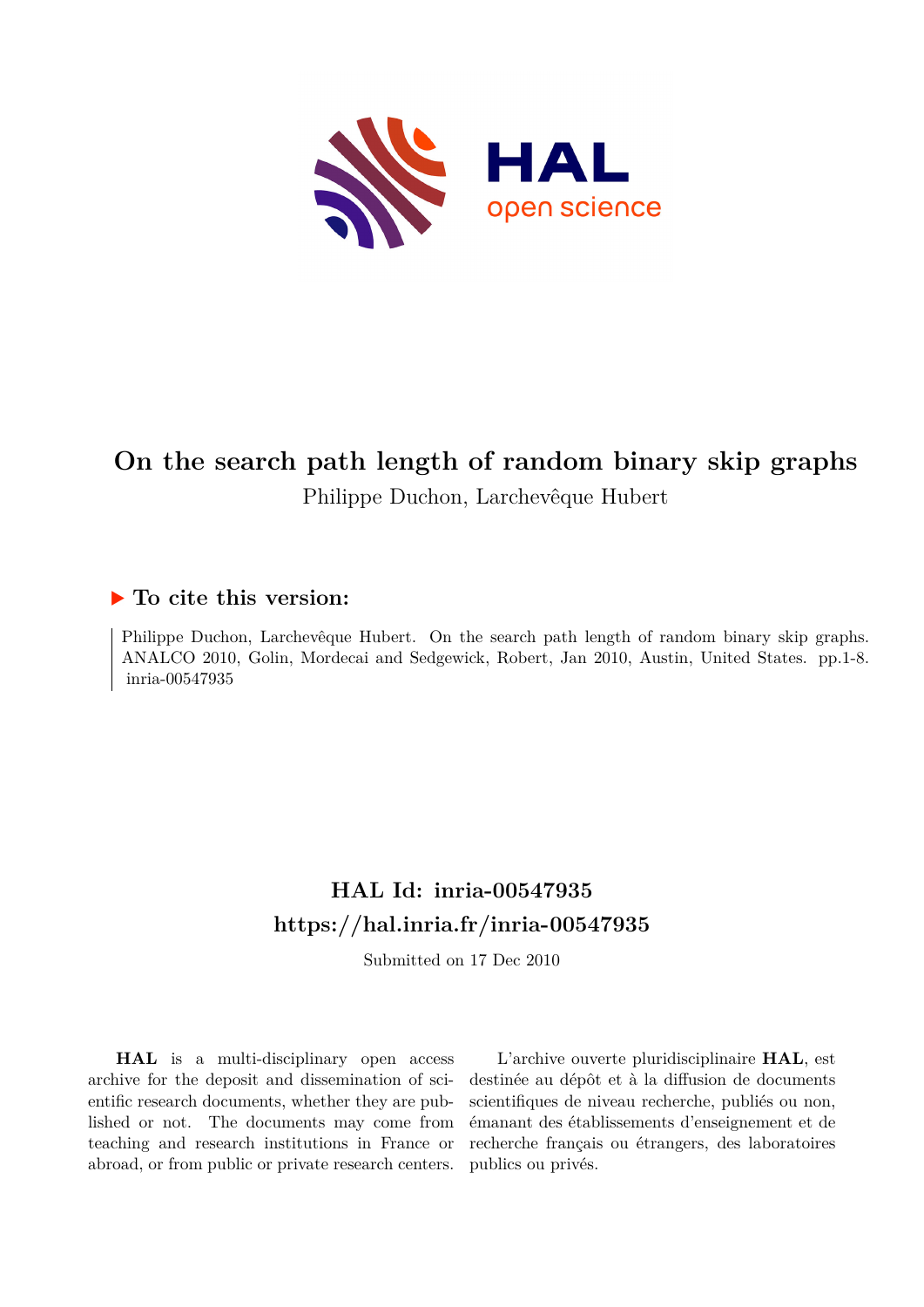## On the search path length of random binary skip graphs

Philippe Duchon, Hubert Larchevêque

December 17, 2009

#### Abstract

In this paper we consider the skip graph data structure, a load balancing alternative to skip lists, designed to perform better in a distributed environment.

We extend previous results of Devroye on skip lists, and prove that the maximum length of a search path in a random binary skip graph of size n is of order  $\log n$  with high probability.

#### 1 Introduction

A skip list [9, 8] is an ordered data structure based on a succession of linked lists with geometrically decreasing numbers of items. Skip lists come into deterministic [8] and randomized [9] flavours. The deterministic versions have guaranteed properties whereas randomized skip lists only offer high probability performance. Devroye studied precisely the height of a random skip list in [6]. This height  $H_n$  is the maximum length of a search path for any key from the top of the skip list. Devroye proved that this height  $H_n$  is of order  $\log n$  (see below for a more precise statement).

The skip graph, introduced by Aspnes and Shah in [2, 3], is a variant of the skip list, designed to perform better in a distributed environment. In a skip graph, the whole data structure can be distributed among a large number of nodes, and the structure provides good load balancing and fault tolerance properties. During past years interesting variants of skip graphs have been studied, like skip nets [?], skip webs [1] or rainbow skip graphs [7], and some theoretical results are known about its structure [4, 3].

In a skip graph of size n (see below for more precise definitions), any key can be searched for in  $n$ different (but not independent) skip lists, and this results in as many search paths. We define the *height*  $H'_n$  of a random skip graph as the maximum length of all search paths in the skip graph. As a first step towards a more detailed analysis of random skip graphs, the goal of this paper is to give an upper bound on the length of the maximal search path in a skip graph, by extending to skip graphs previous results of Devroye on skip lists. Our main result is the following:

THEOREM 1.1. For any positive  $\epsilon$ , the height  $H'_n$  of a skip graph built on a list of n elements is such *that*  $\mathbb{P}(H'_n \leq (2c + \epsilon) \log_2 n) = 1 - o(1)$ *, where c is the unique solution of the equation* 

$$
x - 1 - x \log_2(x) + (x - 1) \log_2(x - 1) = 0.
$$

It can easily be argued that the height  $H'_n$  of a skip graph  $O(\log^2 n)$ , since the number of levels of a skip graph is of order  $\log n$  w.h.p, and the number of elements at a given level on a given search path can be of order  $\log n$ . Our result ensures that the height is in fact of order  $\log n$ , ensuring good expected execution time for some algorithms based on skip graphs, such as the prefix sum computation of an ordered list of elements.

For example, consider a set of n processors, each having a given attribute. Let this set be ordered (following the processor's identifiers if necessary). In the *prefix sum computation problem*, each processor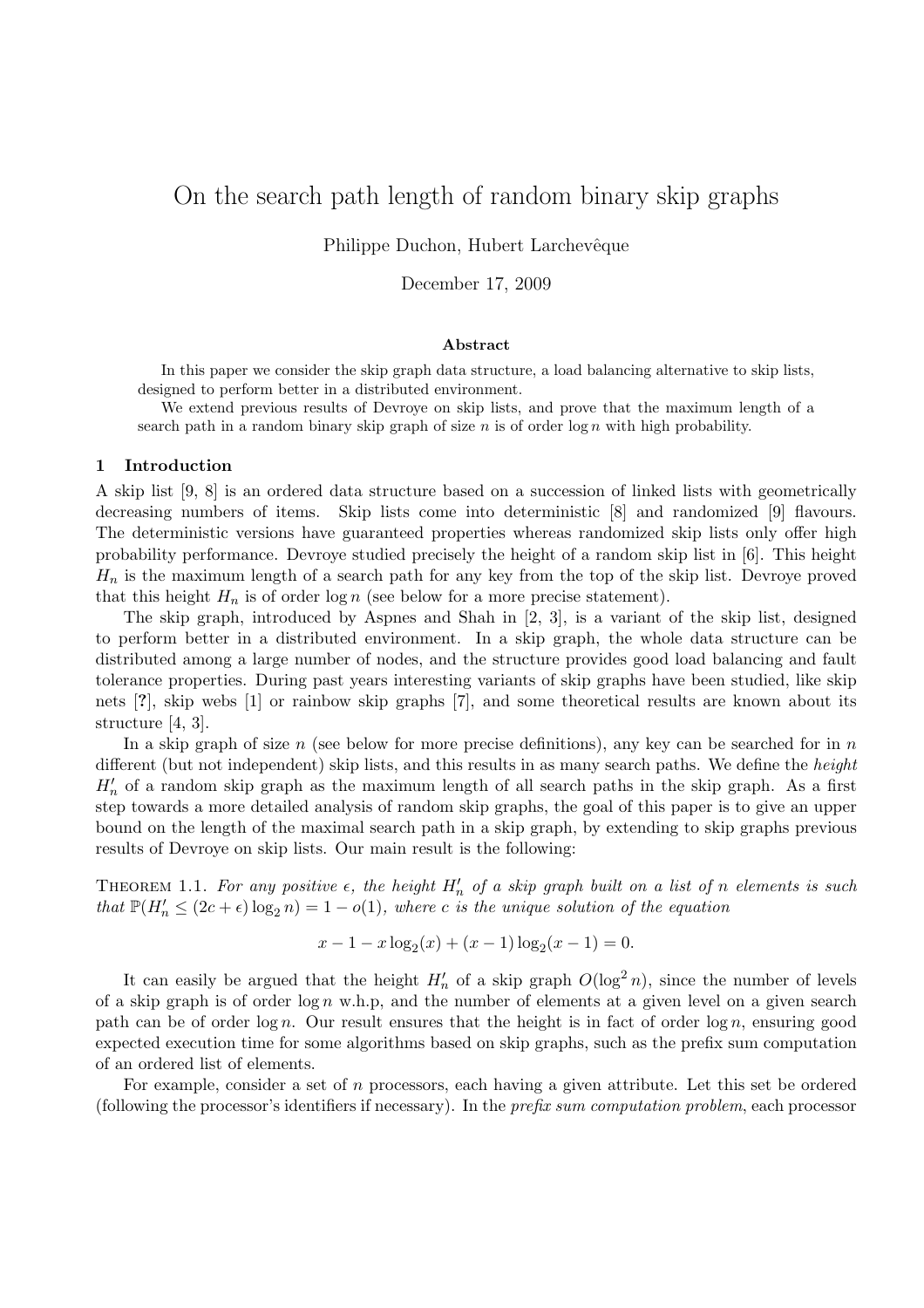must compute the sum of attributes of all preceding processors. This problem often arises in parallel computing since it is a useful block for many algorithms in this area (for a more detailed survey on applications using prefix sums computation, see [?]).

This problem has also been specifically studied by the authors and coauthors in [5], where the prefix sums are to be computed in a skip graph. The number of steps needed for the algorithm presented in [5] is the height of the skip graph,  $H'_n$ , thus is of probabilistic order  $\log n$  instead of  $\log^2 n$  as originally claimed.

The present paper is organized as follows. In Section 2 we describe the models we use for skip lists and skip graphs in the rest of the paper. In Section 3 we extend an upper bound result of Devroye for random skip lists with parameter  $p = 1/2$ . In Section 4 we use this result to get a high probability upper bound on the height of a skip graph, and finally, in Section 5 we complete our theoretical results by a brief empirical study.

#### 2 Models and notations

2.1 Skip lists A skip list is defined by a decreasing sequence  $S_0 \supseteq S_1 \supseteq \cdots \supseteq S_L$  of finite sets of keys from a totally ordered universe.

In a skip list, each of the  $S_i$  is represented as an ordered (singly or doubly) linked list; each element of  $S_i$  also stores a pointer to the corresponding element of  $S_{i-1}$ . The maximum level L of a skip list S will be noted  $L(S)$ .

In a *random* skip list of parameter p for a keyset

 $S_0 = \{x_1 \le x_2 \le \cdots \le x_n\}$ , each key  $x \in S_0$  is independently assigned a geometric random variable of parameter  $1 - p$ ,  $G_x$ . The key x appears in the  $G_x$  first sets  $S_0, \ldots, S_{G_x-1}$ .

**Search paths in skip lists** The *search path* for a key x in a skip list S, denoted by  $P_S(x)$  represents the set of cells one has to examine while searching for it. Its length is denoted by  $|P_{\mathcal{S}}(x)|$ .

For each level  $0 \leq i \leq L(S)$  and each key  $x \in S_i$ , the cell in  $S_i$  for key  $x = x_m$  is represented by a node at coordinates  $(m, i)$ . We add sentinel nodes  $(0, i)$  and  $(n + 1, i)$  at each level. Thus, there are pointers from each node  $(m, i)$  to  $(m, i - 1)$  and  $(m', i)$  where m' is the rank in  $S_0$  of succ<sub>S<sub>i</sub></sub> $(x_m)$ , *i.e.*,  $\mathrm{succ}_{S_i}(x_m) = x_{m'}$ .

The search path for a key x in a skip list S starts at  $(0, L(S))$  and ends at the first node of  $S_0$  with an attached key greater than or equal to x. If the *i*-th node is  $(m, l)$ , the next node  $(m', l')$  is defined as follows :

- if  $succ_{S_l}(x_m) > x$ ,  $(m', l') = (m, l 1)$  (unless  $l = 0$ , in which case the next node is  $(m + 1, 0)$  and the path ends);
- otherwise,  $l' = l$  and  $m'$  is the rank in  $S_0$  of succ<sub>S<sub>l</sub></sub> $(x_m)$ .

The maximum length of a search path in a skip list  $S$ , called its height, is denoted by  $H(S)$ . Following Devroye, we also denote by  $E_i$  the length of the end of the search path for  $x_i$ , starting with the first node with positive abscissa.

2.2 Skip graphs In a binary skip graph for a keyset  $S_0 = \{x_1 \leq \cdots \leq x_n\}$ , each key x is assigned a (potentially infinite) uniform random binary word  $w_x$ . For each finite word w such that at least one key has w as a prefix of its binary word, consider the linked list  $S^w$  of such keys (the list  $S^{\epsilon}$  is just the linked list  $S_0$  of all keys in the skip graph). With probability 1, each word  $w_x$  has a shortest finite prefix that separates it from all other words  $w_{x_i}$ ; the length of this prefix is the *level* of x in the skip graph, noted  $L(x)$ .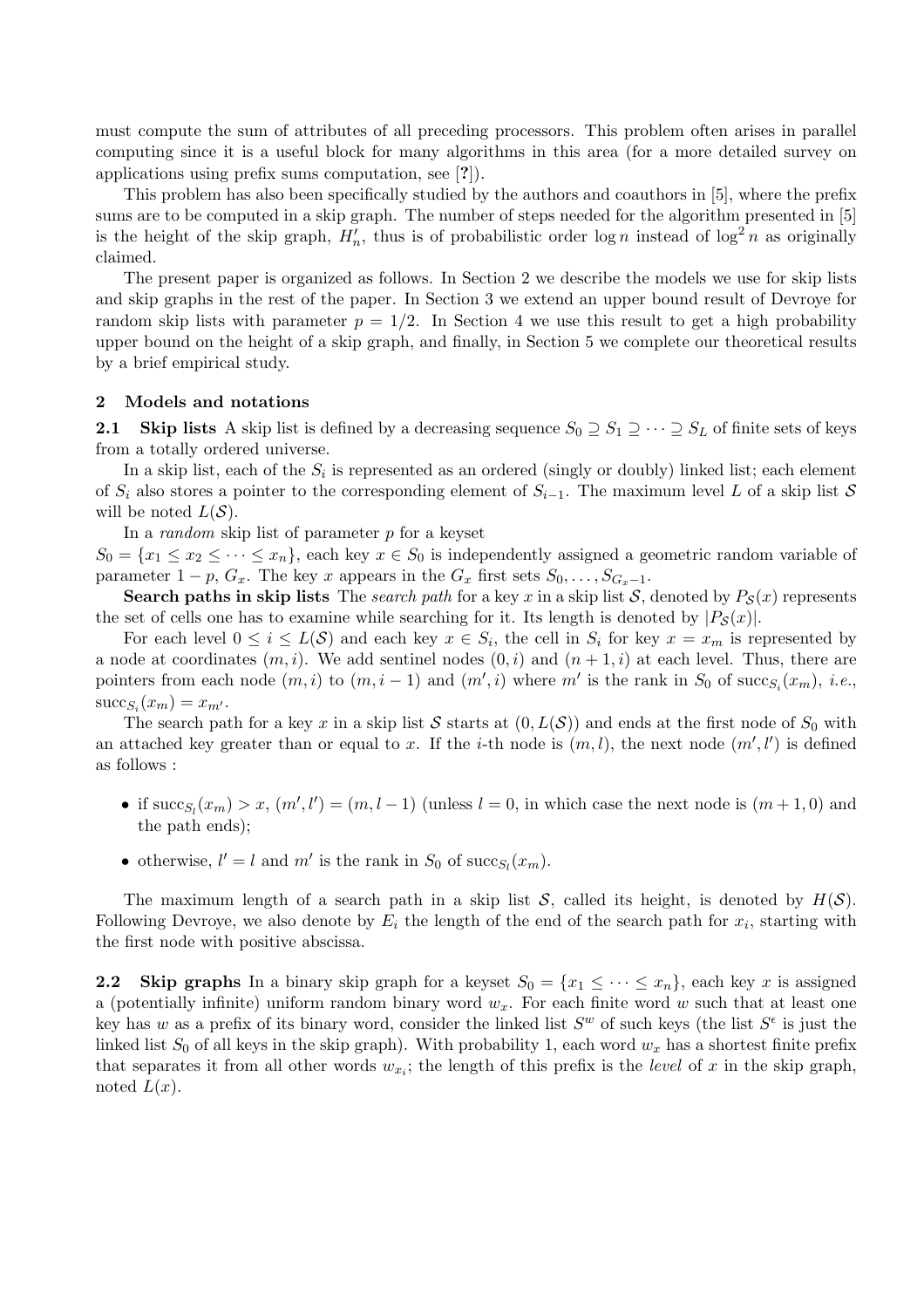As a result, the sequence of lists  $S_0(x) = S^{\epsilon}, S_1(x), S_{L(x)}(x)$ , in which key x appears, make up a skip list (this skip list is not distributed exactly as a random skip list as defined previously; the exact distribution will be described later).

Figure 1 depicts an instance of skip graph built on a set of 6 elements.



Figure 1: A skip graph instance built on a set of 6 elements

Aspnes and Shah proved in [2, 3] that the expected maximum level of a skip graph is  $O(\log n)$ . They also proved that the expected search time in a skip graph was in  $O(\log n)$ .

**Search paths in skip graphs** In constrast to the skip list, search paths in a skip graph  $\mathcal{G}$  are defined by a starting key  $x$  and a target key  $y$  (in a distributed setting where each key corresponds to a single processing node, or where each node is assigned a small number of keys,  $x$  would be a key assigned to the node initiating the search). The search path  $P<sub>G</sub>(x, y)$  is simply the search path for y in the skip list

 $S(x) = (S_0(x), S_1(x), \ldots, S_{L(x)}(x)).$ 

The *height* of a skip graph  $G$ , denoted by  $H'(\mathcal{G})$ , is the maximum, over all pairs of keys  $(x, y)$ , of the lengths of search paths in  $\mathcal{G}$ .

Remark: the careful reader will have noticed that our description of the search path in skip graphs is not coherent with that of [2, 3], where skip graphs are described using doubly linked lists and searching goes backwards when  $y < x$ , while we use a forward search in a singly linked list. This makes no difference, since searching forward in the "keys smaller than  $x$ " portion of a skip list is equivalent to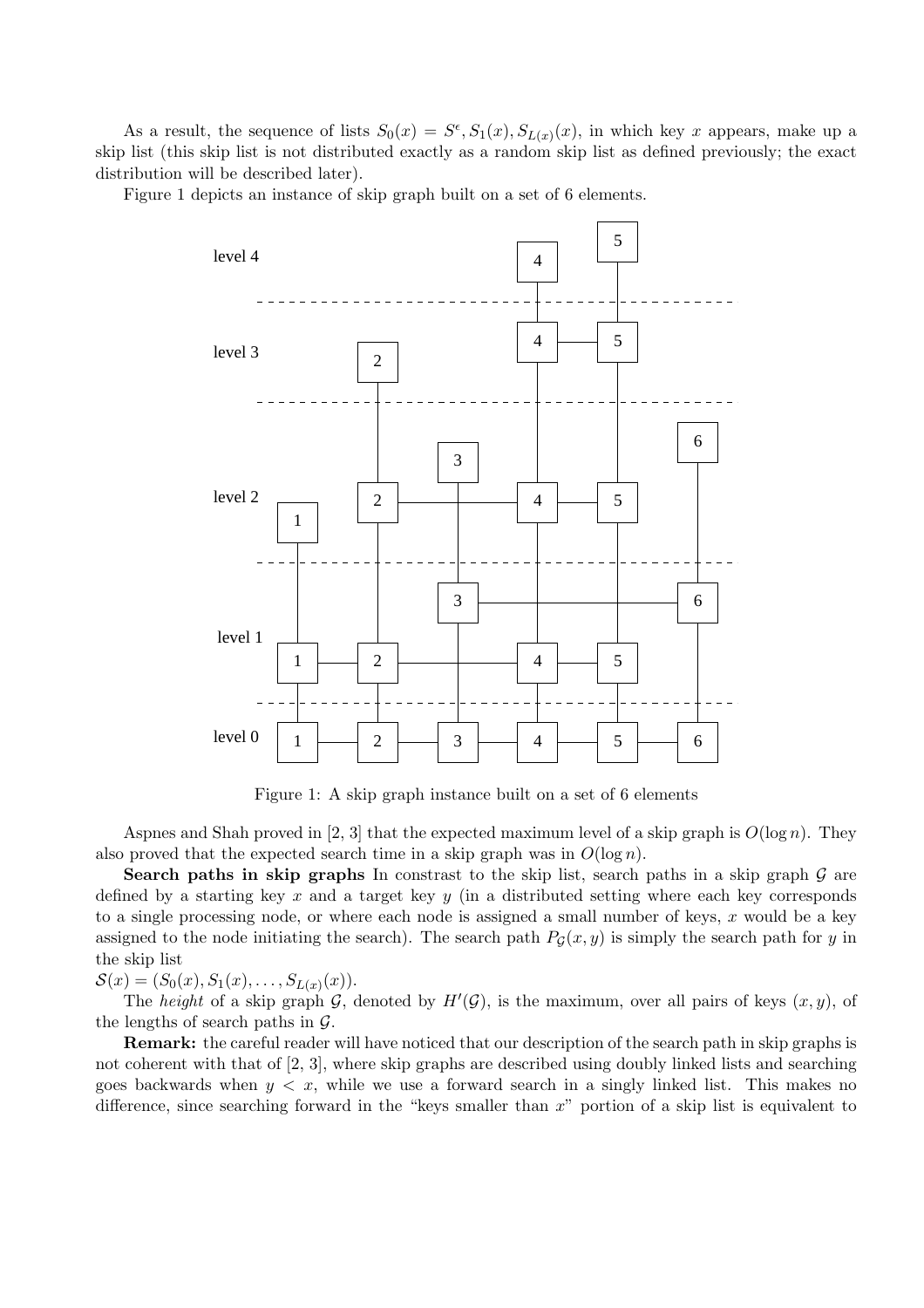searching backwards in the reversed sublist, and both the skip list and its reversed list have the same distribution.

#### 3 Upper bounds on the height of a skip list

To prove Theorem 1.1, we first prove the following one, which is an extension of Devroye's results in [6]:

THEOREM 3.1. *For any*  $\alpha \geq 1$  *and any*  $c > \alpha c_p$ *, where*  $c_p$  *is the unique positive solution of the equation* 

$$
x - 1 + (x - 1) \log_{1/p}(x - 1) - x \log_{1/p} x = 0,
$$

*the height*  $H_n$  *of a random skip list (with geometric parameter p) of n elements is such that*  $\mathbb{P}(H_n >$  $c \log_{1/p} n) = o(n^{1-\alpha}),$ 

**Remark:** The case  $\alpha = 1$  of Theorem 3.1, together with a corresponding lower bound, is proved in [6]. *Proof.* [Proof of Theorem 3.1]

Following Devroye's proof scheme, we bound the probability of a large height: for any k and  $l$ ,

$$
\mathbb{P}\{H_n > k\} \leq \mathbb{P}\{L(\mathcal{S}) > l\} + n\mathbb{P}\{E_n > k, L(\mathcal{S}) \leq l\}
$$
\n(3.1)

$$
\leq \mathbb{P}\{L(\mathcal{S}) > l\} + n \mathbb{P}\left\{\sum_{j=0}^{l} N_j > k\right\},\tag{3.2}
$$

.

where  $N_j$  is the number of nodes at level j in the search path for  $x_n$ .

We first pick a value of l such that the probability  $\mathbb{P}(L(\mathcal{S}) > l)$  is  $o(n^{1-\alpha})$ : since the number of levels of the skip list is the maximum of n independent geometric random variables with parameter  $p$ ,

$$
\mathbb{P}(L(\mathcal{S}) > l) \leq n.p^l,
$$

so that it is sufficient to have  $l = \alpha \log_{1/p} n + \omega(1)$ . We pick

$$
l = \alpha \log_{1/p} n + \sqrt{\log_{1/p} n}.
$$

We will pick  $k = \lfloor \theta \log_{1/p} n \rfloor$ ,  $\theta$  to be suitably chosen so that

$$
\mathbb{P}\{E_n > k, L(S) \le l\} = o(n^{-\alpha}).
$$

Let  $N_j$  be the number of nodes at level j on the search path  $P_{\mathcal{S}}(x_n)$ . The  $N_j$ 's are collectively stochastically smaller than i.i.d. geometric p random variables:  $\mathbb{P}\{N'_j = i\} = (1-p)^i p, i \ge 1$ . Thus, the second term in (3.2) is upper bounded as follows:

$$
\mathbb{P}\left\{\sum_{j=0}^{l} N_j > k\right\} \le \mathbb{P}\left\{\sum_{j=0}^{l} N'_j > k\right\}
$$

We now use the classical Chernoff-Hoeffding exponential bounding method: for any  $0 < t <$  $\ln 1/(1-p),$ 

$$
\mathbb{P}\left\{\sum_{j=0}^{l} N'_j > k\right\} \leq \frac{\mathbb{E}\left(e^{t\sum_{j=0}^{l} N'_j}\right)}{e^{tk}}
$$

$$
= \frac{\left(\mathbb{E}(e^{tN'_0})\right)^{l+1}}{e^{tk}}
$$

$$
= e^{-tk} \left(\frac{pe^t}{1-(1-p)e^t}\right)^{l+1}
$$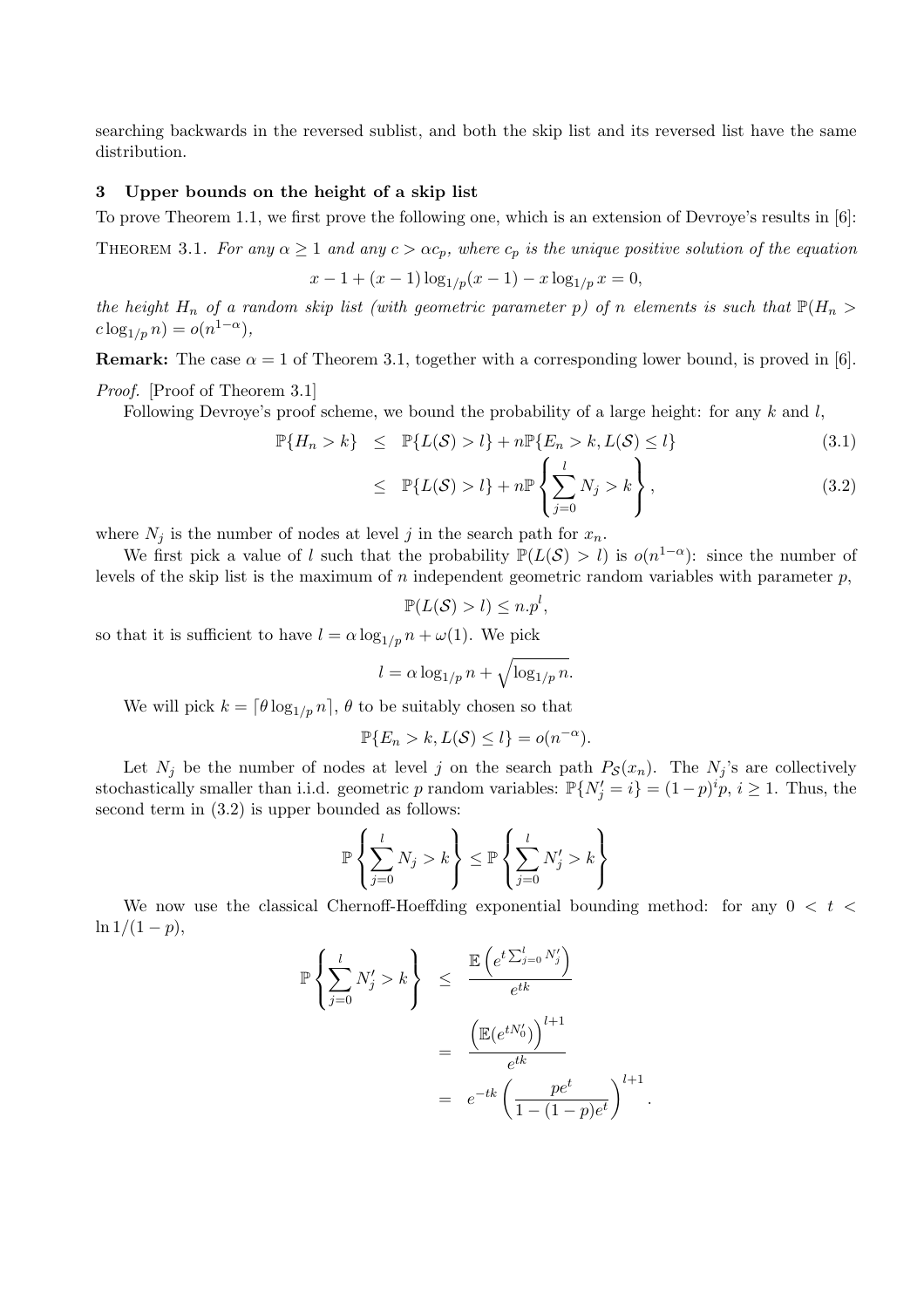Provided  $\theta > \alpha$ , we can take t such that  $e^t = \frac{k-l}{k(1-\alpha)}$  $\frac{k-l}{k(1-p)}$ . This gives us, with  $u=\frac{l}{k}$  $\frac{l}{k}$ :

$$
\mathbb{P}\left\{\sum_{j=0}^{l} N_j > k\right\} \leq \left(\frac{k-l}{k(1-p)}\right)^{-k} \left(\frac{p(k-l)}{(1-p)l}\right)^{l+1} \leq \frac{p(1-u)}{(1-p)u} \left(\left(\frac{p}{u}\right)^{u} \left(\frac{1-p}{1-u}\right)^{1-u}\right)^{k}
$$

Note that  $u \to \frac{\alpha}{\theta}$  as  $n \to \infty$ . Thus, we have

$$
n\mathbb{P}\left\{\sum_{j=0}^{l} N_j > k\right\} \leq n\frac{p(1-u)}{(1-p)u} \left(\left(\frac{p}{u}\right)^u \left(\frac{1-p}{1-u}\right)^{1-u}\right)^k
$$
  
= 
$$
\frac{p(1-u)}{(1-p)u} n^{1+\theta(-u\log_{1/p}u+u\log_{1/p}p-(1-u)\log_{1/p}(1-u)+(1-u)\log_{1/p}(1-p))+o(1)}
$$

For the upper bound to be  $o(n^{1-\alpha})$ , it is sufficient to have (replacing u by its limit),

$$
(\theta - \alpha) \log_{1/p} \left( \frac{\theta - \alpha}{1 - p} \right) - \theta \log_{1/p} \theta + \alpha \log_{1/p} \alpha > 0. \tag{3.3}
$$

Setting  $f_{\alpha,p}(x) = (x - \alpha) \log_{1/p} \left( \frac{x - \alpha}{1 - p} \right)$  $\left(\frac{x-\alpha}{1-p}\right) - x \log_{1/p} x + \alpha \log_{1/p} \alpha$ , we find that  $f_{\alpha,p}(\alpha x) = \alpha f_{1,p}(x)$ , and easily check that  $f_{1,p}$  has a unique positive zero and is positive for  $x > c_p$ . Thus, (3.3) is equivalent to  $\theta > \alpha c_p$ .

#### 4 The relationship between random skip lists and random skip graphs

In order to properly analyze random skip graphs, it is important to understand what the set  $\mathcal{S}(x_i)$  of lists in which a given element  $x_i$  appears looks like.

These lists make up a skip list that looks a lot like a random skip list of size  $n$  (with geometric parameter  $1/2$ ), but the probability distribution is not quite the same (for example in Figure 2 is depicted the skip list corresponding to node 5 in the skip graph of Figure 1). In fact, the list "seen" by element  $x_i$  is distributed exactly as a "normal" random skip list (with parameter  $p = 1/2$ ) of size  $n - 1$ , into which one then inserts an additional element, with final rank  $i$ , and with a height one larger than the maximum height of the skip list. To see that this is true, consider a fixed element  $x_i$  and its attached binary word  $w_{x_i}$ . Conditioned on  $w_{x_i} = w$ , for each other element  $x_j$ , the length (increased by 1) of the longest common prefix between w and  $w_{x_j}$  is geometrically distributed with parameter 1/2, and these lengths are independent; thus, the number of lists in  $\mathcal{S}(x_i)$  in which  $x_j$  appears is geometrically distributed.

Now consider a pair  $(S, S')$  of skip lists, where S is an arbitrary skip list of size  $n-1$  and S', as described above, is obtained from S by inserting an *n*-th element  $x_i$ , in position i, with a height one larger than the maximum height h of elements in  $S$ .

LEMMA 4.1. For any key x, the lengths of the search paths for x in S and S' satisfy

$$
|P_{\mathcal{S}'}(x)| \le 2 + |P_{\mathcal{S}}(x)|.
$$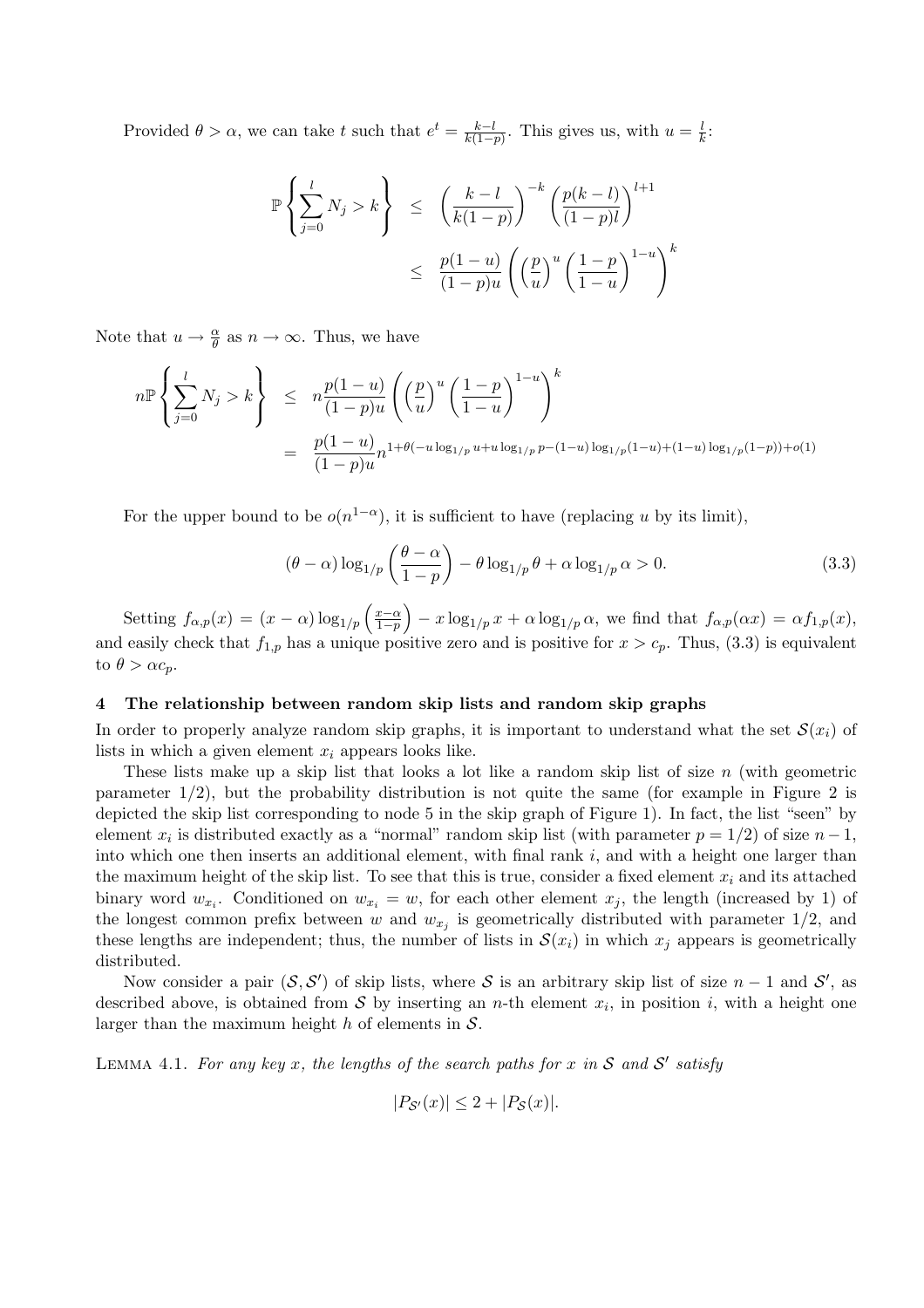

Figure 2: The skip list "seen" by node 5 in the skip graph of Figure 1

*Proof.* Let us consider the possible relative positions of x and  $x_i$ . To make notations simpler, we assign the half-integer position  $i - 1/2$  to  $x_i$  in  $\mathcal{S}'$ , so that larger keys keep the same position in  $\mathcal{S}$  and  $\mathcal{S}'$ .

If  $x < x_i$ , then the search paths in S and S' are exactly the same, except that the path in S' starts one level higher, and we have

#### $|P_{\mathcal{S}'}(x)| = 1 + |P_{\mathcal{S}}(x)|.$

If  $x = x_i$ , the search path for x in S' is reduced to one node per level, which is certainly at most 1 larger than any search path in  $S$ .

If  $x > x_i$ , consider the first node  $(i',k)$  with rank  $i' \geq i$  in the search path  $P_{\mathcal{S}}(x)$ . Then the search path in  $S'$  is simply

$$
(0, L(S) + 1), (i - 1/2, L(S) + 1), (i - 1/2, L(S)), \ldots, (i - 1/2, k)
$$

followed by the end of the search path in  $\mathcal{S}$ , starting at  $(i',k)$ . Again, the initial segment of this search path uses only one node per level between levels k and  $L(S)$  (the search path in S uses at least as many), and two nodes at level  $L(S) + 1$ , which account for the additional  $+2$  term in the lemma.

With this lemma and Theorem 3.1, we are now ready to prove our main result.

*Proof.* [Proof of Theorem 1.1] Let G be a random skip graph on n keys. For  $H'(\mathcal{G})$  to be larger than k, at least one of the n skip lists  $\mathcal{S}(x_i)$  has to have height larger than k. If we set  $k \geq c \log_2(n)$  with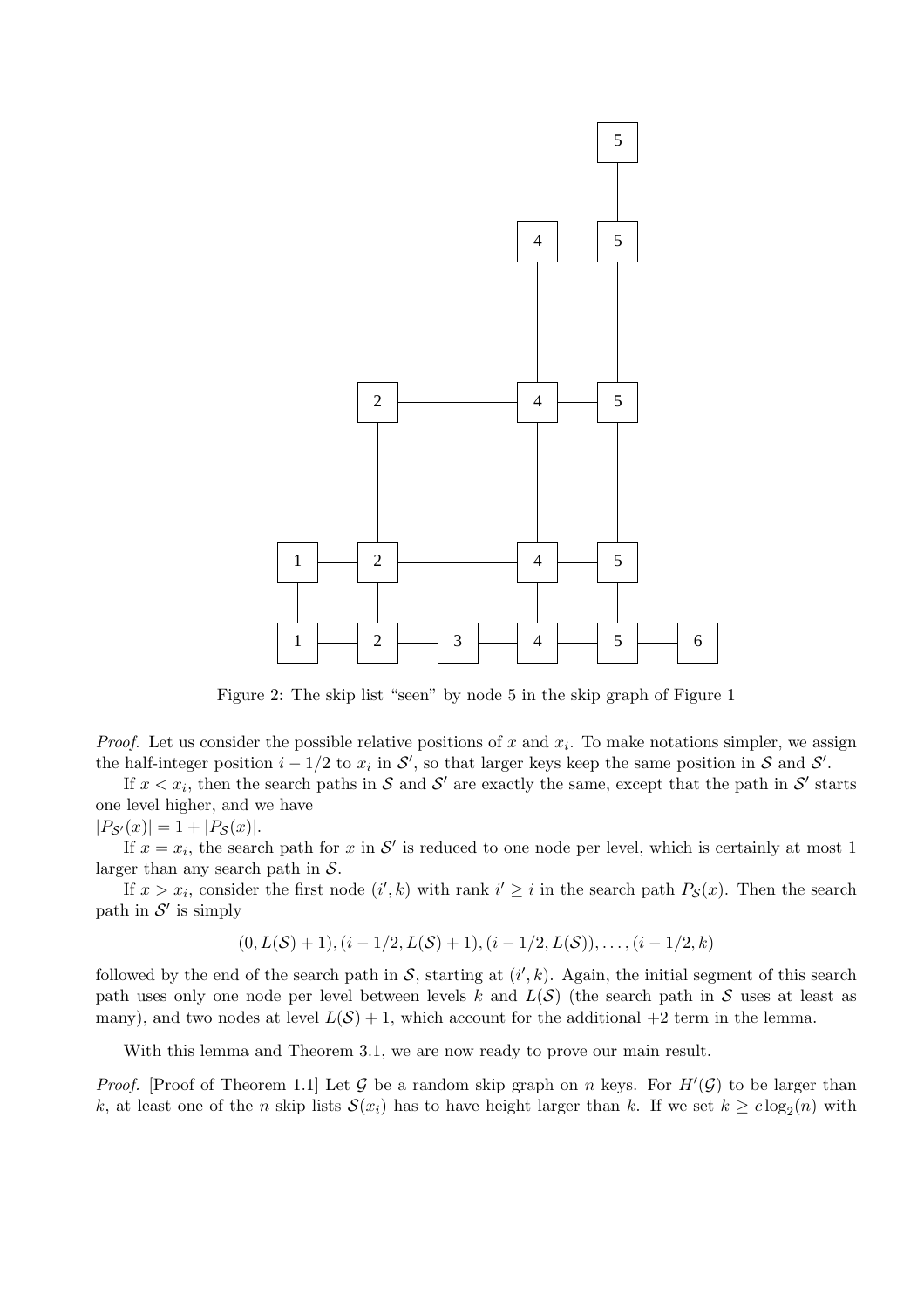$c > 2c_{1/2}$ , Lemma 4.1 and Theorem 3.1 ensure that, for each  $1 \leq i \leq n$ ,

$$
\mathbb{P}\left\{H(\mathcal{S}(x_i)) > k\right\} = o(1/n),
$$

(uniformly in  $i$ ), so that by a union bound, we have

$$
\mathbb{P}\left\{H'(\mathcal{G}) > k\right\} = o(1).
$$

#### 5 Experimental evaluation

In the previous section we obtained a high probability upper bound on the maximum height of a skipgraph by a constant c times  $\log n$ , where n is the number of elements of the skip-graph. In this section we use simulations to estimate how tight this upper bound is.

Figure 3 shows the empiric distribution functions for the normalized heights of both skip lists and skip graphs of different sizes; for each size the simulations involved 100 random skip lists and skip graphs.



Figure 3: Empiric repartition functions of the normalized height of the structure (skip list or skip graph)

For a random skip list of parameter  $p = 1/2$ , the constant  $c_{1/2} \simeq 4.403$  corresponds to the "top" of the curves in Figure 3 even though the size is still relatively small. By contrast, the top of the curves related to skip graphs seems to correspond to a constant closer to 5.5 than the upper bound of  $2c_{1/2} \approx 8.807$  implied by our theoretical result.

For skip lists, the upper bound is matched by a corresponding lower bound [6], so that the height of a skip list  $H_n$ , normalized by  $\log_2 n$ , tends to  $c_{1/2}$  in probability. In the present paper, we have no corresponding lower bound (other than that for skip lists) for skip graphs, and the simulation results seem to indicate that our upper bound is not tight; in any case, the union bound technique we used is unlikely to give much stronger results, and a more careful analysis of the relationship between the different skip lists that appear in a skip graph is required.